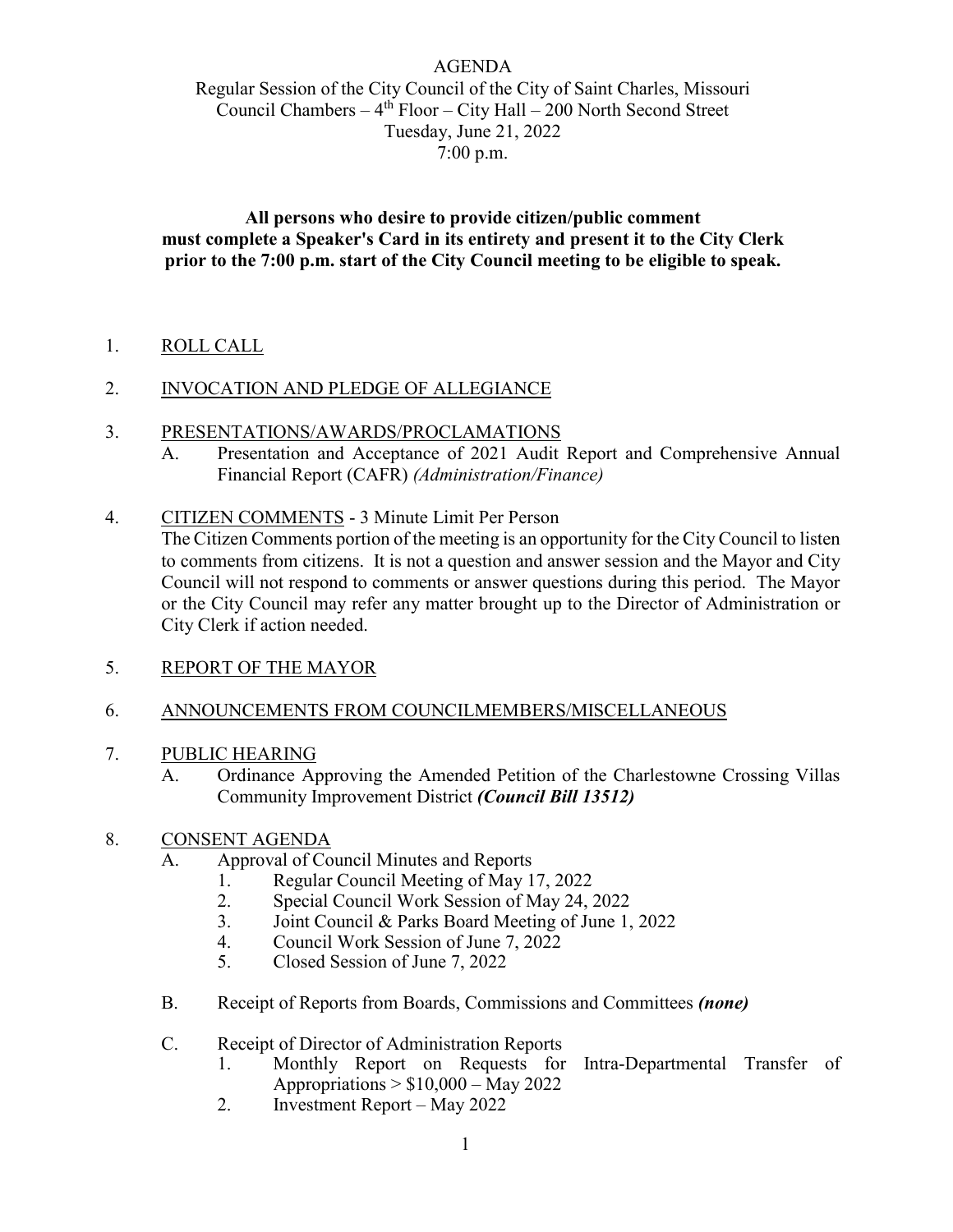- D. Approval of Contracts and Easements
	- 1. Contract with Ideal Landscape Construction, Inc. for the Construction of the Crystal Springs Creek Bank Stabilization Project in an amount not to exceed \$1,679,979.00
	- 2. Contract with SweenCo, LLC for the Storm Water Sewer Improvements Project 2022 in an amount not to exceed \$209,256.75
	- 3. Contract with Amcon Municipal Concrete, LLC for the 2022 Annual Concrete Replacement Project in an amount not to exceed \$870,000.00
	- 4. Contract with Aspire Construction Services, LLC for Police Department Addition & Renovations Phase 1 – Heat Pumps Replacement & Associated Finishes in an amount \$1,100,500.00
	- 5. Engineering Services Contract with George Butler Associates, Inc. (GBA) to Provide Engineering Services for the Plaza Way Extension Project in an amount not to exceed \$346,995.89
- E. Preliminary Plats *(none)*
- F. Miscellaneous
	- 1. Report of the Court Administrator of Monies Collected and Deposited for the Month of May 2022
	- 2. Announcement of Amendment to Council Rule 45.B.3

# 9. ITEMS REMOVED FROM THE CONSENT AGENDA

- 10. RESOLUTIONS
	- A. A RESOLUTION OF SUPPORT FOR THE SUBMISSION OF PROJECT APPLICATIONS FOR THE STATE AMERICAN RESCUE PLAN ACT (ARPA) WATER INFRASTRUCTURE COMMUNITY GRANT PROGRAM FUNDING AVAILABLE THROUGH THE MISSOURI DEPARTMENT OF NATURAL RESOURCES *(SPONSORS: CHRISTOPHER KYLE, VINCE RATCHFORD AND MICHAEL GALBA)*

# 11. BILLS FOR FINAL PASSAGE

# **BILL 13495** *(To be held to the July 12, 2022 Council Work Session)*

AN ORDINANCE AMENDING SECTIONS 400.050, 400.150, 400.190, 400.200, 400.210, 400.290, 400.421, AND 400.670 OF THE CODE OF ORDINANCES AND FURTHER REPEALING SECTION 400.525 OF THE CODE OF ORDINANCES PERTAINING SHORT TERM RENTALS AND GUEST HOUSES *(SPONSORS: BRIDGET OHMES AND TOM BESSELMAN)* 

## **BILL 13500** *(Substitute Bill No. 1)*

AN ORDINANCE AMENDING SECTION 340.010 OF THE CODE OF ORDINANCES PERTAINING TO SOLICITORS AND MOTOR VEHICLES ON ROADWAYS, AND REPEALING IN ITS ENTIRETY SECTION 340.020 PERTAINING TO OBSTRUCTING PUBLIC THOROUGHFARES *(SPONSOR: BRIDGET OHMES)*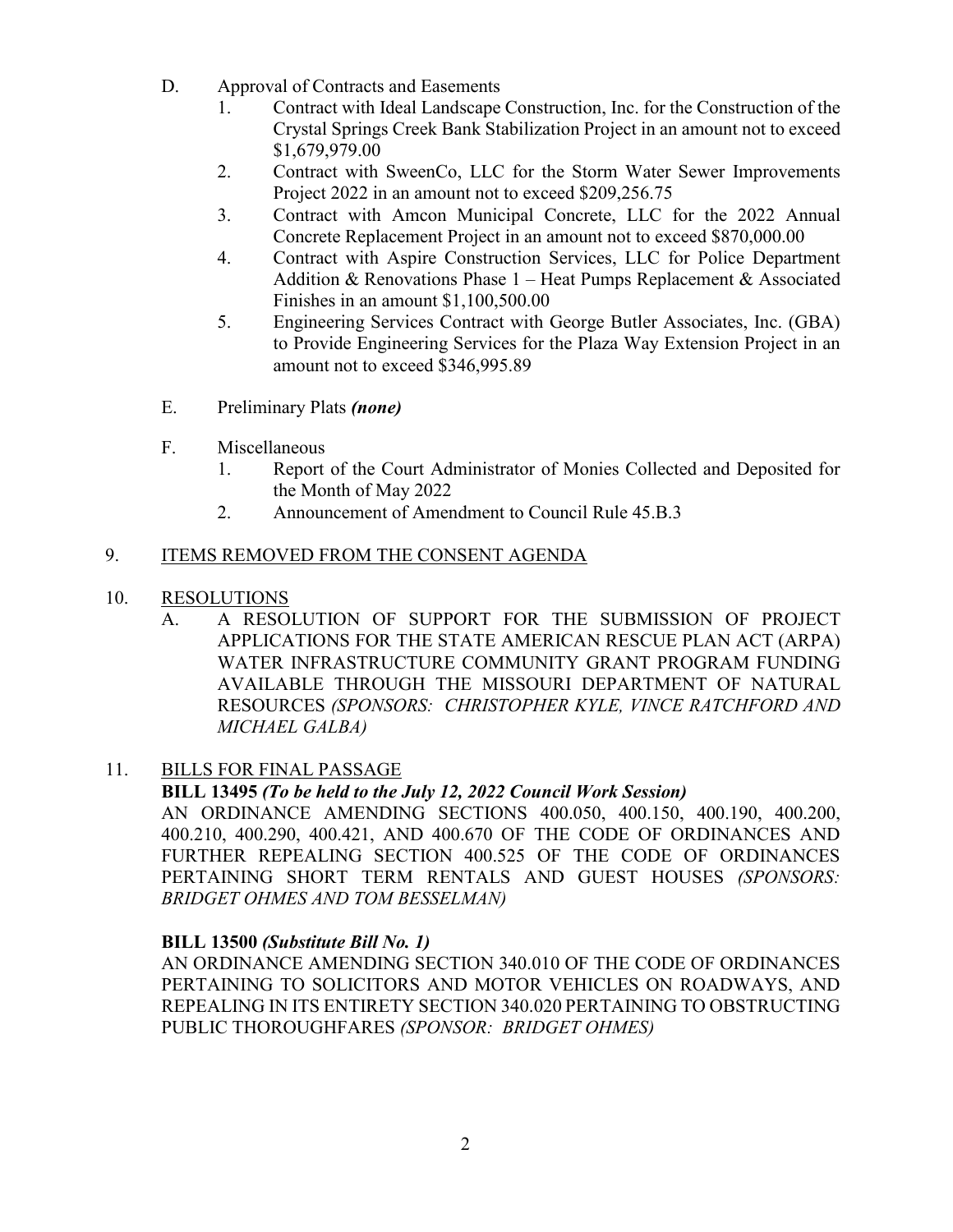#### **BILL 13502**

AN ORDINANCE AUTHORIZING FILING A GRANT APPLICATION WITH THE U.S. DEPARTMENT OF JUSTICE, OFFICE OF JUSTICE PROGRAMS, FOR THE BULLETPROOF VEST PARTNERSHIP GRANT; AND TO PERFORM ALL ACTS NECESSARY TO ACCEPT AND RECEIVE THE GRANT *(SPONSORS: DENISE MITCHELL AND MARY WEST)*

**BILL 13503** *(To be tabled until the September 6, 2022 Regular City Council Meeting)*  AN ORDINANCE AMENDING SECTIONS 205.060 AND 205.070 OF THE CODE OF ORDINANCES OF THE CITY OF SAINT CHARLES MISSOURI, TO ADOPT THE *INTERNATIONAL FIRE CODE,* 2021 EDITION *(SPONSORS: BRIDGET OHMES, VINCE RATCHFORD AND MARY WEST)*

#### **BILL 13504**

AN ORDINANCE AMENDING ORDINANCE NUMBER 21-200 BY AMENDING CERTAIN REVENUE, EXPENDITURE, AND FUND BALANCE ACCOUNTS FOR THE BUDGET FOR THE FISCAL YEAR 2022 (BUDGET AMENDMENT #9) *(SPONSOR: VINCE RATCHFORD)*

#### **BILL 13505**

AN ORDINANCE REZONING TO CITY ZONING DISTRICT I-2 HEAVY INDUSTRIAL DISTRICT FROM CITY ZONING DISTRICT I-1 LIGHT INDUSTRIAL DISTRICT APPROXIMATE 26.905 ACRE TRACT OF LAND LOCATED AT THE NORTHEAST CORNER OF THE INTERSECTION OF HARRY S. TRUMAN BOULEVARD AND TRUMAN INDUSTRIAL BOULEVARD, AND KNOWN AS LOTS 4B & 4C OF TRUMAN BUSINESS CENTER PLAT 2 RESUBDIVISION OF LOT 4 *(SPONSOR: MICHAEL GALBA)*

#### **BILL 13506**

AN ORDINANCE AUTHORIZING THE VACATION OF A PORTION OF A 10-FOOT WIDE UTILITY EASEMENT LOCATED ON PROPERTY WITH PARCEL ID # 6-006A-3280-00-0007.3 ON THE SOUTH SIDE OF NORTH DUCHESNE DRIVE BETWEEN THE VILLAGES OF PROVENCE PLATS 3 AND 4 AS RECORDED WITH THE ST. CHARLES COUNTY RECORDER OF DEEDS *(SPONSOR: MICHAEL FLANDERMEYER)*

#### **BILL 13507**

AN ORDINANCE ANNEXING CERTAIN ADJACENT CONTIGUOUS LAND INTO THE CITY OF SAINT CHARLES, MISSOURI, AND ASSIGNING THE LAND TO A DESIGNATED WARD OF THE CITY BEING PETITIONED FOR ANNEXATION BY MICHAEL GARRETT AND BRITTANY GARRETT OF AN APPROXIMATE 1.04 ACRE TRACT OF LAND LOCATED TO THE WEST (REAR) OF 2988 BERWICK COURT *(SPONSOR: JUSTIN FOUST)*

#### **BILL 13508**

AN ORDINANCE REZONING TO CITY ZONING DISTRICT R-1E SINGLE-FAMILY RESIDENTIAL DISTRICT FROM ST. CHARLES COUNTY ZONING DISTRICT R1E SINGLE-FAMILY RESIDENTIAL DISTRICT AN APPROXIMATE 1.04 ACRE TRACT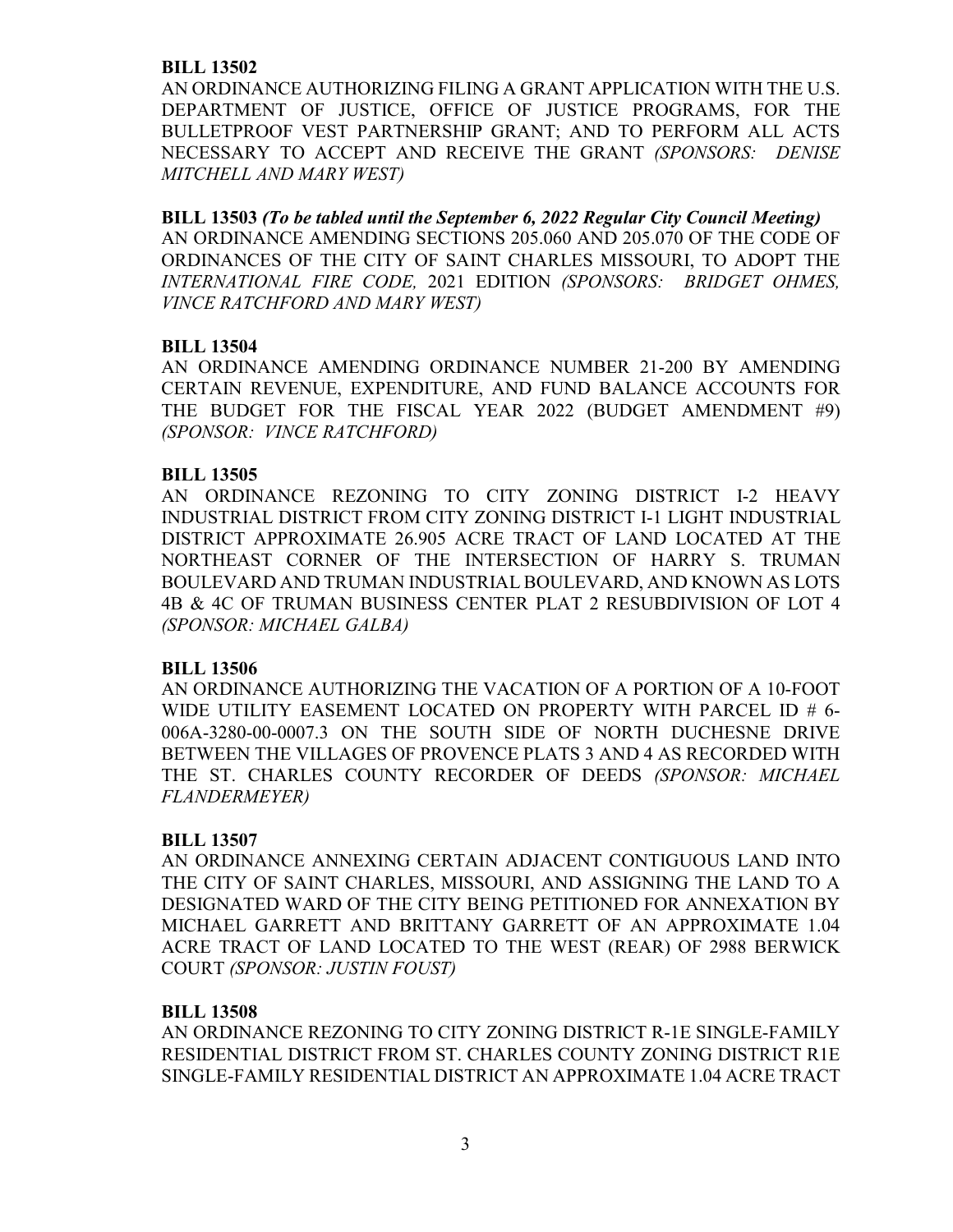OF LAND LOCATED TO THE WEST (REAR) OF 2988 BERWICK COURT *(SPONSOR: JUSTIN FOUST)*

## **BILL 13509**

AN ORDINANCE AUTHORIZING RENEWAL OF A ST. CHARLES URBAN COUNTY COOPERATION AGREEMENT BETWEEN THE COUNTY OF ST. CHARLES, MISSOURI AND THE CITY OF ST. CHARLES, MISSOURI FOR PARTICIPATION IN THE COMMUNITY DEVELOPMENT BLOCK GRANT PROGRAM FOR FISCAL YEARS 2023 THROUGH 2025 *(SPONSOR: VINCE RATCHFORD)*

## **BILL 13510**

AN ORDINANCE AMENDING CHAPTER 600 OF THE CODE OF ORDINANCES PERTAINING TO DEFINITIONS, THE FOOD SALES REQUIREMENT, THE LIQUOR COMMISSION, POINTS ASSESSED, AND OTHER AMENDMENTS TO CHAPTER 600, ALCOHOLIC BEVERAGES *(SPONSORS: VINCE RATCHFORD, CHRISTOPHER KYLE, MARY WEST, JUSTIN FOUST, MICHAEL GALBA AND BRIDGET OHMES)*

#### 12. BILLS FOR INTRODUCTION **BILL 13512**

AN ORDINANCE AMENDING ORDINANCE NUMBER 21-198 AND APPROVING THE AMENDED PETITION REGARDING THE CHARLESTOWNE CROSSING VILLAS COMMUNITY IMPROVEMENT DISTRICT TO AMEND THE TERMS OF THE GOVERNANCE AND AUTHORITY OF THE DISTRICT WITH REGARD TO FUNDING ALL OR PART OF THE COST OF SERVICES AND IMPROVEMENTS PROVIDED AND MADE WITHIN THE DISTRICT AND THE LEVYING OF ASSESSMENTS BY THE DISTRICT; DIRECTING THE CITY CLERK TO NOTIFY THE MISSOURI DEPARTMENT OF ECONOMIC DEVELOPMENT OF THIS AMENDMENT TO THE CHARLESTOWNE CROSSING VILLAS COMMUNITY IMPROVEMENT DISTRICT; DIRECTS THE RECORDING OF NOTICE OF THE FORMATION OF THE DISTRICT AND THE AMENDED TERMS OF THE GOVERNANCE AND AUTHORITY OF THE DISTRICT; AND CONTAINING A SEVERABILITY CLAUSE *(SPONSOR: MICHAEL GALBA)*

## **BILL 13513**

AN ORDINANCE AUTHORIZING AN INTERGOVERNMENTAL AGREEMENT BY AND BETWEEN ST. CHARLES COUNTY AND THE CITY OF ST. CHARLES FOR THE CITY'S USE OF ST. CHARLES COUNTY TRANSPORTATION SALES TAX FUNDS FOR CONCRETE SLAB REPLACEMENT AND ASPHALT STREET RECONSTRUCTION IN THE CITY IN AN AMOUNT NOT TO EXCEED \$2,265,891.00 *(SPONSOR: VINCE RATCHFORD)*

## **BILL 13514**

AN ORDINANCE APPROVING THE RECORD PLAT FOR RESUBDIVISION OF LOT 28 OF CHESHIRE, A SUBDIVISION OF THE CITY OF SAINT CHARLES, MISSOURI *(SPONSOR: JUSTIN FOUST)*

13. EMERGENCY ORDINANCES *(none)*